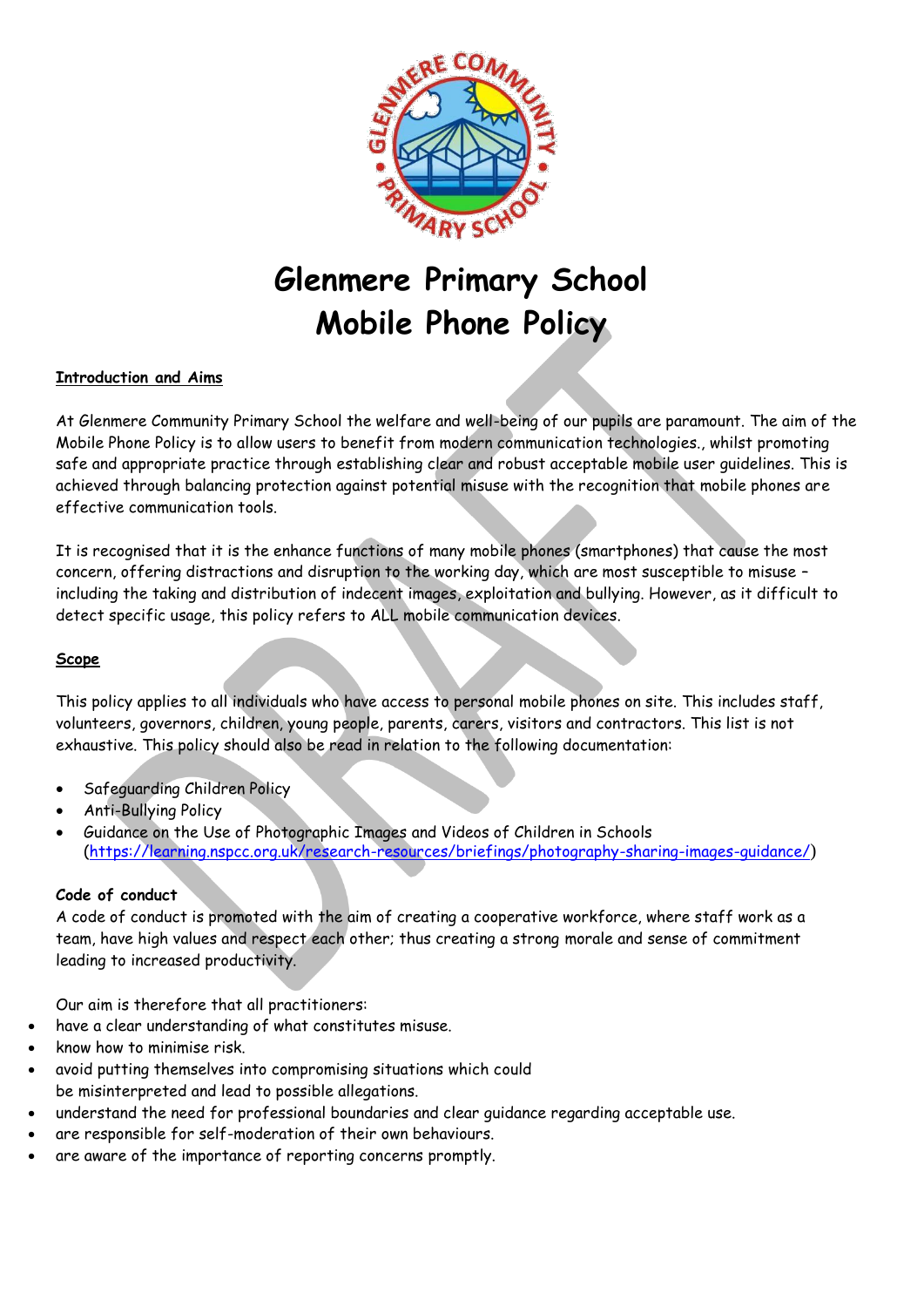It is fully recognised that imposing rigid regulations on the actions of others can be counterproductive. An agreement of trust is therefore promoted regarding the carrying and use of mobile phones within the setting, which is agreed to by all users:

## **Personal Mobiles - Staff**

- Staff are not permitted to make/receive calls/texts during contact time with children. Emergency contact should be made via the school office.
- Staff should have their phones on silent or switched off and out of sight (e.g. in a drawer, handbag or pocket) during class time.
- Mobile phones should not be used in a space where children are present (eg. classroom, playground).
- Use of phones (inc. receiving/sending texts and emails) should be limited to non-contact time when no children are present e.g. in office areas, staff room, empty classrooms.
- It is also advised that staff security protect access to functions of their phone.
- Should there be exceptional circumstances (e.g. acutely sick relative), then staff should make the Headteacher aware of this and can have their phone in case of having to receive an emergency call.
- Staff are not at any time permitted to use recording equipment on their mobile phones, for example: to take recordings of children, or sharing images.
- Legitimate recordings and photographs should be captured using school equipment such as cameras and iPads.
- Staff should report any usage of mobile devices that causes them concern to the Headteacher.

## **Mobile Phones for work related purposes**

We recognise that mobile phones provide a useful means of communication on offsite activities. However, staff should ensure that:

- Mobile use on these occasions is appropriate and professional (and will never include taking photographs of children).
- Mobile phones should not be used to make contact with parents during school trips all relevant communications should be made via the school office.
- Where parents are accompanying trip's they are informed not to make contact with other parents (via calls, text, email or social networking) during the trip or use their phone to take photographs of children.

## **Personal Mobiles - Pupils**

We recognise that mobile phones are part of everyday life for many children and that they can play an important role in helping pupils to feel safe and secure. However, we also recognise that they can prove a distraction in school and can provide a means of bullying or intimidating others. Therefore:

- Pupils are not permitted to have mobile phones at school or on trips
- If in the rare event of a parent wishing for his/her child to bring a mobile phone to school to contact the parent after school:
	- $\degree$  the parent must discuss the issue first with their child's teacher.
	- $\circ$  the phone must be handed in, switched off, to the office first thing in the morning and collected from them by the child at home time (the phone is left at the owner's own risk).
	- $\degree$  Mobile phones brought to school without permission will be confiscated and returned at the end of the day.

Where mobile phones are used in or out of school to bully or intimidate others, then the head teacher does have the power to intervene 'to such an extent as it is reasonable to regulate the behaviour of pupils when they are off the school site' - refer to Anti-Bullying Policy.

## **Volunteers, Visitors, Governors and Contractors**

All Volunteers, Visitors, Governors and Contractors are expected to follow our mobile phone policy as it relates to staff whilst on the premises. On arrival, such visitors will be informed of our expectations around the use of mobile phones.